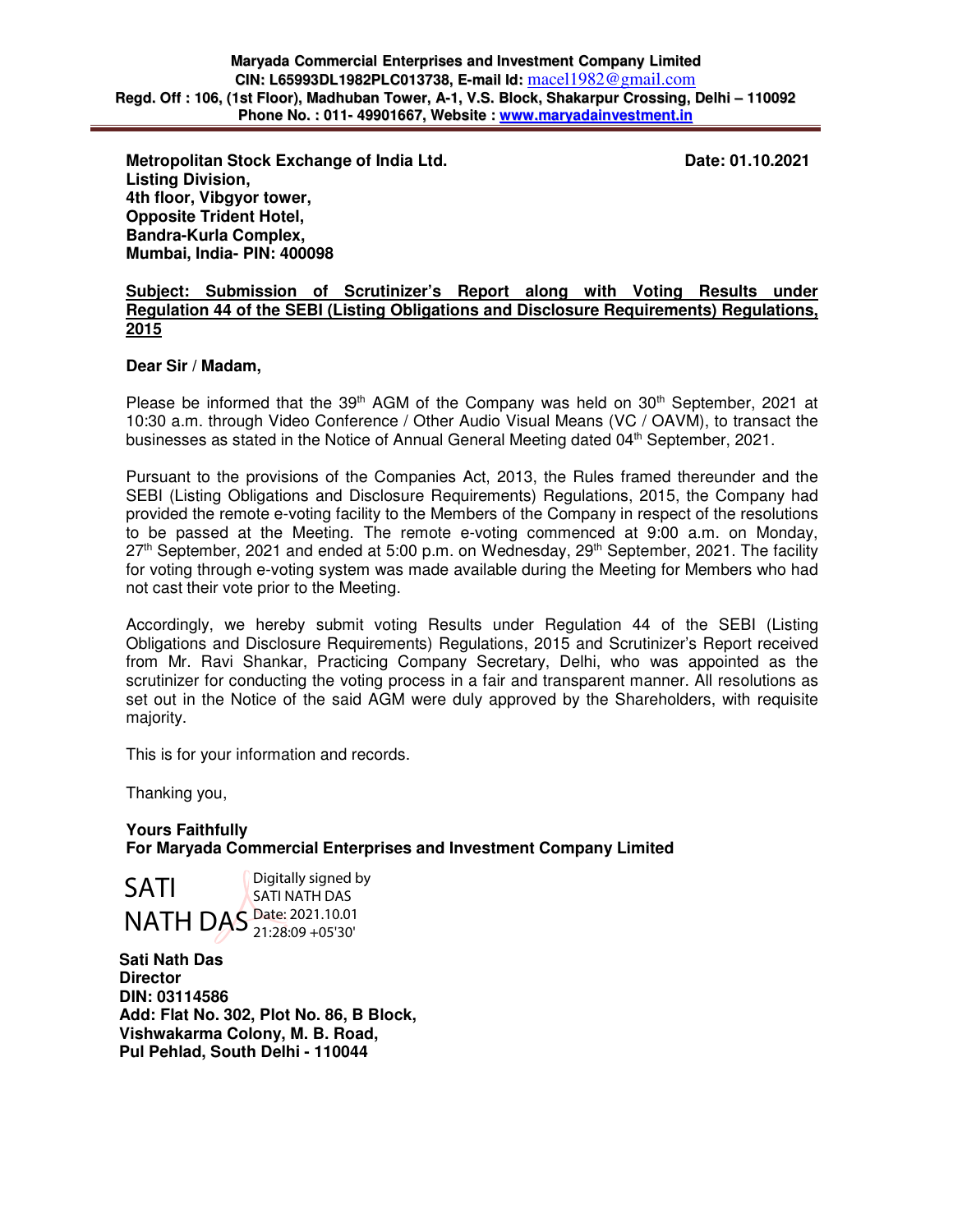**Annexure-l**

| Date of the AGM/EGM                                                                                                     | 30th September, 2021 |
|-------------------------------------------------------------------------------------------------------------------------|----------------------|
| Total number of shareholders on record date                                                                             | 606                  |
| No. of shareholders present in the meeting either in person or through proxy:<br>Pomoter and Promoter Group:<br>Public: | Not Applicable       |
| No. of Shareholders attended the meeting through Video Conferencing:<br>Pomoter and Promoter Group:<br>Public:          | 10                   |

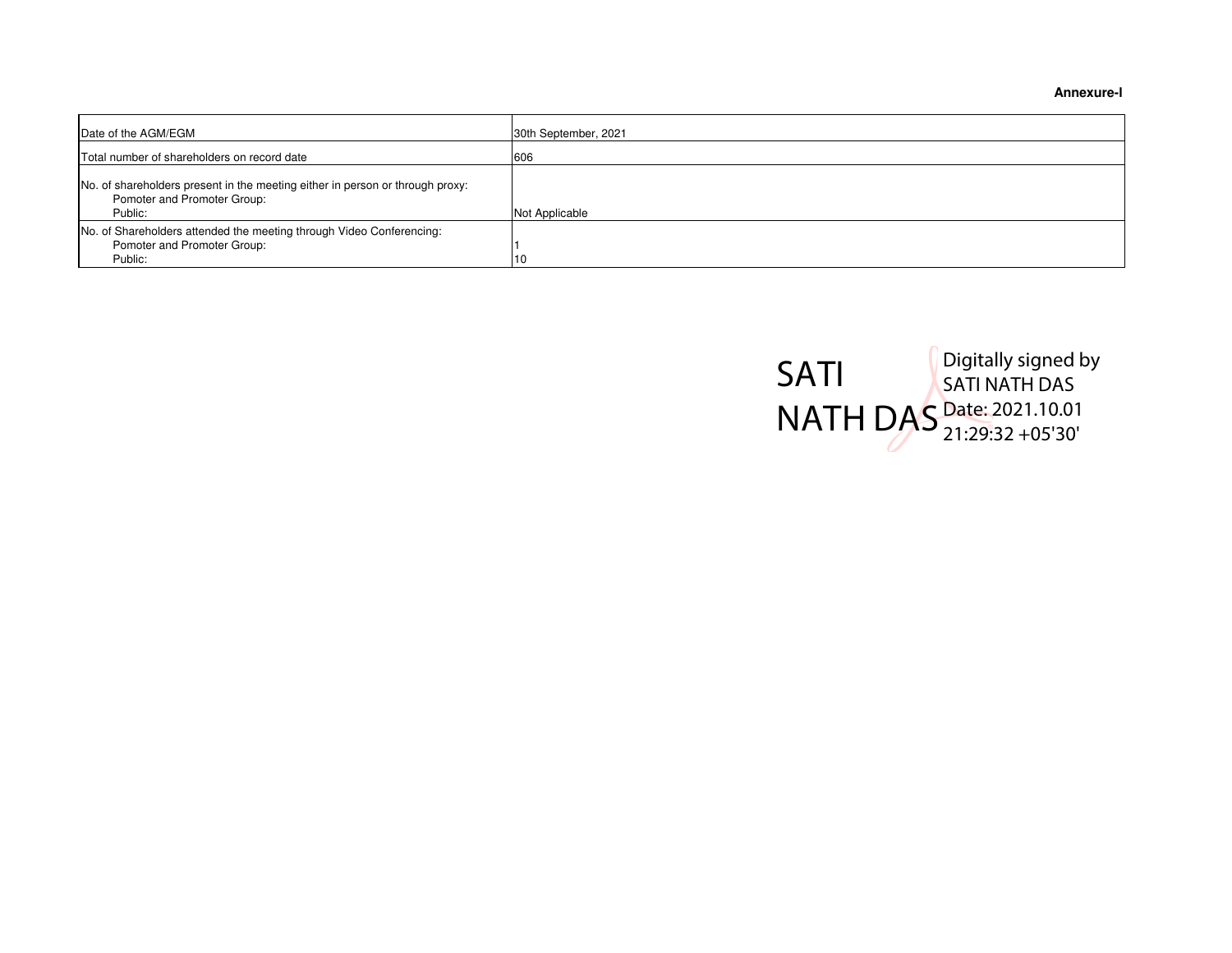RESOLUTION NO.01: Adoption of Audited Standalone Financial Statements of the Company for the Financial Year ended 31st March, 2021, the Report of Board of Directors and Auditors of the **Company thereon and the Audited Consolidated Financial Statements of the Company for the Financial Year ended 31st March, 2021 and the Report of Auditors thereon**

**Resolution required: (Ordinary/ Special)**

**ORDINARY RESOLUTION** 

**Wheather promoter/ promoter group are interested in the agenda/resolution?**NO

| category                    | <b>Mode of Voting</b>         | No. of      | No. of   | % of Votes            | No. of    | No. of   | % of Votes in         | % of Votes against    |  |  |  |
|-----------------------------|-------------------------------|-------------|----------|-----------------------|-----------|----------|-----------------------|-----------------------|--|--|--|
|                             |                               | shares      | votes    | Polled on             | Votes -   | Votes -  | favour on votes       | on votes polled       |  |  |  |
|                             |                               | held        | polled   | outstanding           | in favour | against  | polled                |                       |  |  |  |
|                             |                               |             |          | shares                |           |          |                       | $(7)=[(5)/(2)]^*$ 100 |  |  |  |
|                             |                               | (1)         | (2)      | $(3)=[(2)/(1)]^*$ 100 | (4)       | (5)      | $(6)=[(4)/(2)]^*$ 100 |                       |  |  |  |
| Promoter and Promoter group | E- Voting                     |             | 10000    | 16.67                 | 10000     | $\Omega$ | 100.00                | 0.00                  |  |  |  |
|                             | Poll                          | 60000       | 0        | 0.00                  | 0         | $\Omega$ | 0.00                  | 0.00                  |  |  |  |
|                             | Postal ballot (if applicable) |             | 0        | 0.00                  | $\Omega$  | $\Omega$ | 0.00                  | 0.00                  |  |  |  |
|                             | <b>Total</b>                  | 60000       | 10000    | 16.67                 | 10000     | 0        | 100.00                | 0.00                  |  |  |  |
| Public -<br>Instititions    | E- Voting                     | 185000      | 175350   | 14.80                 | 175350    | 0        | 100.00                | 0.00                  |  |  |  |
|                             | Poll                          |             | 0        | 0.00                  | $\Omega$  | $\Omega$ | 100.00                | 0.00                  |  |  |  |
|                             | Postal ballot (if applicable) |             | $\Omega$ | 0.00                  | $\Omega$  | $\Omega$ | 0.00                  | 0.00                  |  |  |  |
|                             | Total                         | 1185000     | 175350   | 14.80                 | 175350    | 0        | 100.00                | 0.00                  |  |  |  |
| public-<br>Non Institutions | E- Voting                     | $\mathbf 0$ | 0        | 0.00                  | 0         | 0        | 0.00                  | 0.00                  |  |  |  |
|                             | Poll                          |             | 0        | 0.00                  | $\Omega$  | $\Omega$ | 0.00                  | 0.00                  |  |  |  |
|                             | Postal ballot (if applicable) |             | $\Omega$ | 0.00                  | $\Omega$  | $\Omega$ | 0.00                  | 0.00                  |  |  |  |
|                             | Total                         | 0           | 0        | 0.00                  | 0         | 0        | 0.00                  | 0.00                  |  |  |  |
| <b>Total</b>                |                               | 1245000     | 185350   | 14.89                 | 185350    | 0        | 100.00                | 0.00                  |  |  |  |

SATI NATH DAS Digitally signed by SATI NATH DAS<br>Date: 2021.10.01 21:32:39 +05'30'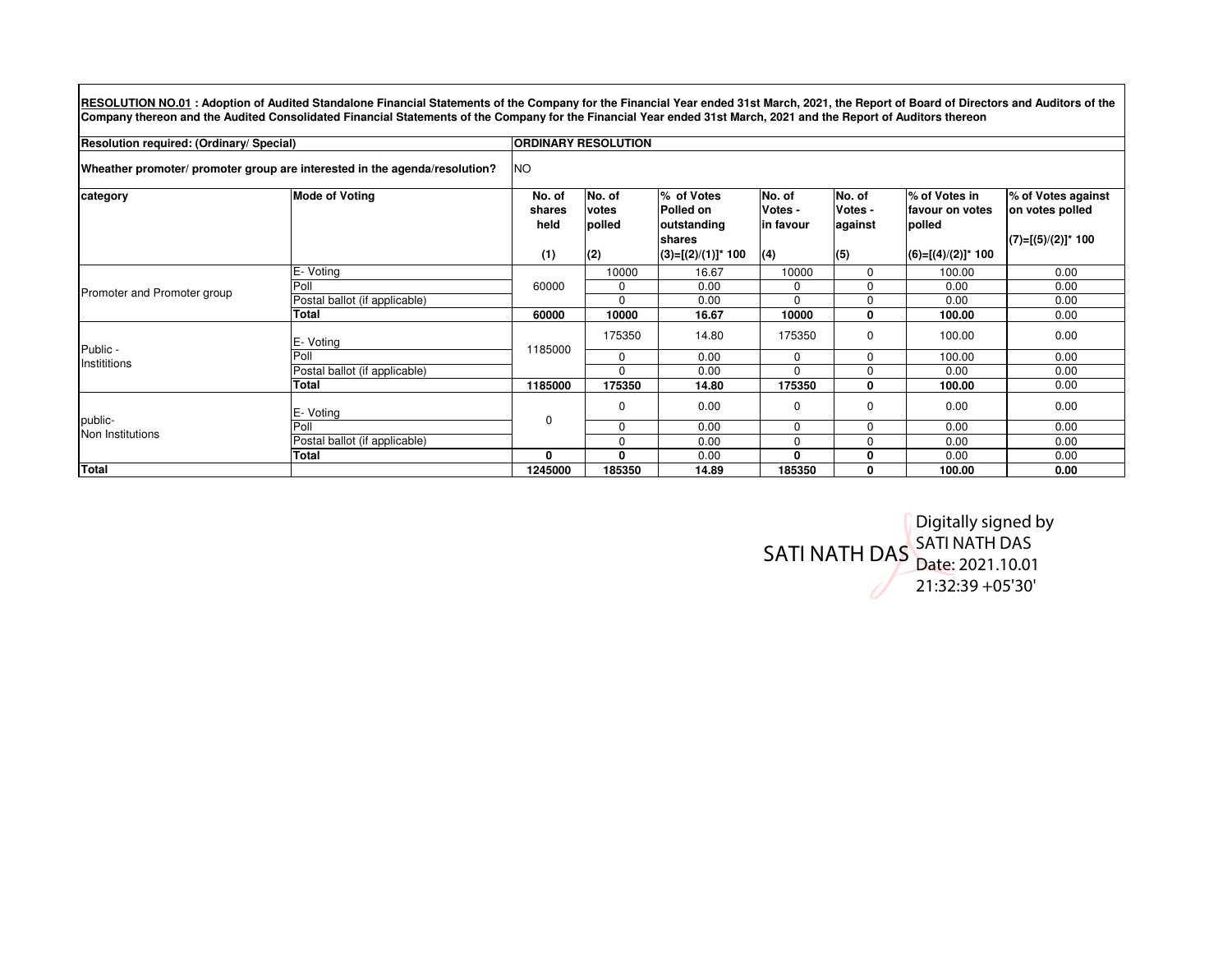# **RAVI SHANKAR & ASSOCIATES**

**COMPANY SECRETARIES** 99-A, Pocket-F, Mayur Vihar, Phase-II, Delhi-110091 Tel: (011) 49787253, Mobile: +91 8376801378 Email:  $contact(\omega)$ csravi.in

### **Consolidated Scrutinizer's Report** [Pursuant to Section 108 of the Companies Act, 2013 read with Rule 20 of the Companies (Management and Administration) Rules, 2014, as amended]

To. The Chairman. Maryada Commercial Enterprises and Investment Company Limited 06, (1st Floor), Madhuban Tower, A-1, V.S. Block, Shakarpur Crossing, New Delhi-110092

Dear Sir.

I, Ravi Shankar, Practising Company Secretary, having office at 99-A, Pocket-F, Mayur Vihar, Phase-II, Delhi-110091has been appointed as a Scrutinizer by the Board of Directors of Maryada Commercial Enterprises and Investment Company Limited (hereinafter referred to as the "Company") for the purpose of scrutinizing the voting by electronic means *i.e.* remote e-voting and through electronic voting system at the 39<sup>th</sup> Annual General Meeting (AGM) pursuant to Section 108 of the Companies Act, 2013 ("the Act") read with Rule 20 of the Companies (Management and Administration) Rules, 2014 ("Rules") as amended on the resolutions contained in the Notice of the 39<sup>th</sup> AGM of the shareholders of the Company, held on September 30, 2021 through Video Conferencing (VC)/Other Audio Visual Means (OAVM).

The management of the Company is responsible to ensure compliance with the provisions of the Companies Act, 2013 & the rules made thereunder including MCA General Circular No. 14/2020 dated April 8, 2020 read with the General Circular No. 17/2020 dated April 13, 2020, General Circular No. 20/2020 dated May 5, 2020 and General Circular No. 2/ 2021 dated January 13, 2021 ("MCA Circulars"); relating to voting through electronic means by remote e-voting and electronic voting at the AGM by the shareholders on the resolutions proposed in the Notice of the 39<sup>th</sup> AGM.

My responsibility as a scrutinizer for the voting process is restricted to prepare the Scrutinizer Report on the votes cast "in favour" or "against" resolution(s) based on the reports generated from the e-voting system provided by the National Securities Depository Limited ("NSDL"), authorized Service provider for extending the facility of electronic voting to the shareholders of the Company.

Further to the above, I submit my report as under:

1. Pursuant to the provisions of Section 108 of the Companies Act, 2013 read with Rule 20 of the Companies (Management and Administration) Rule, 2014 (including any amendments thereto) and MCA Circulars, the Company has availed the e-voting facility offered by NSDL for conducting remote e-voting prior to the AGM and e-voting at the AGM by the Shareholders attended the AGM through VC / OAVM and who had not cast their vote earlier.

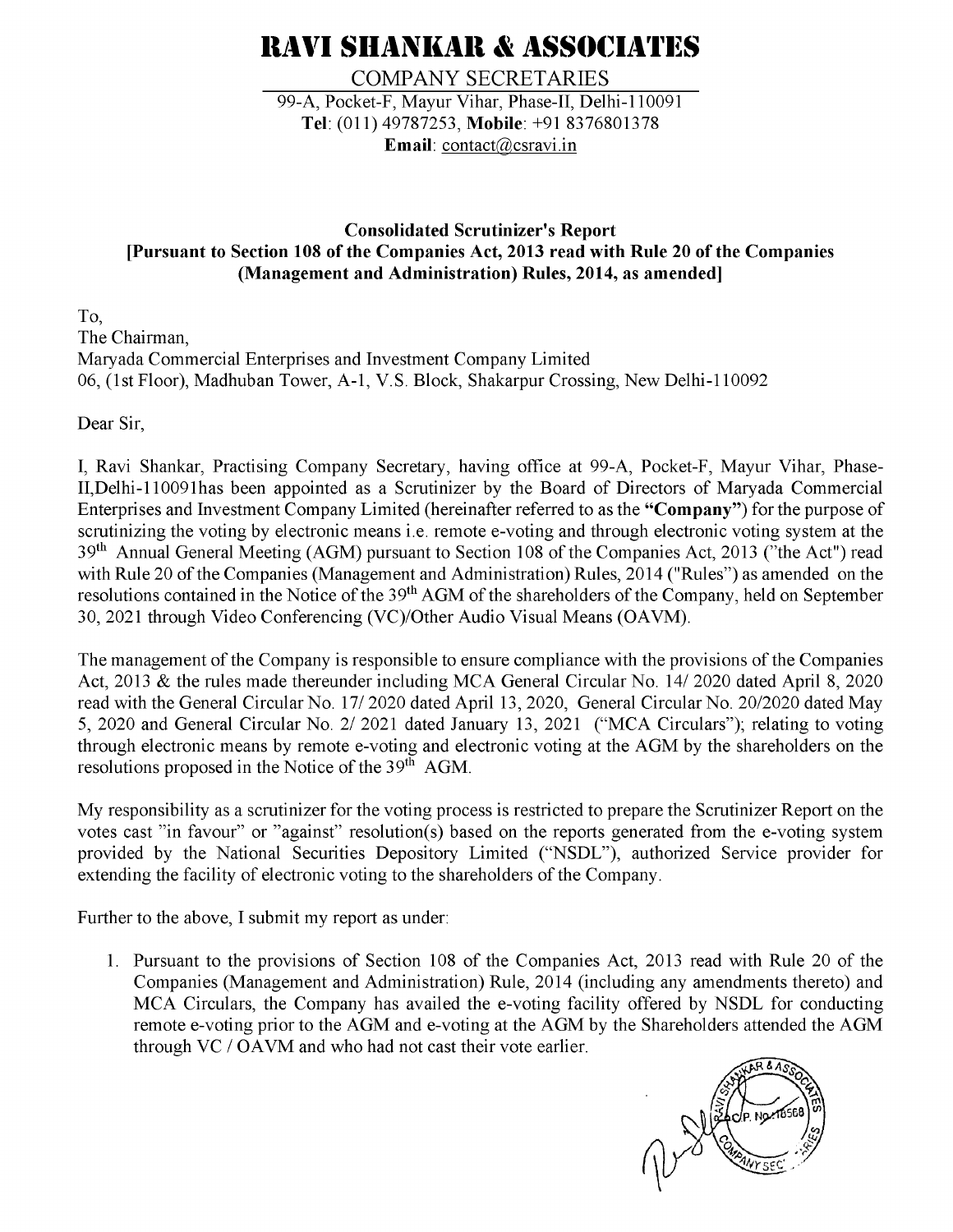# **RAVI SHANKAR & ASSOCIATES**

### **COMPANY SECRETARIES** 99-A, Pocket-F, Mayur Vihar, Phase-II, Delhi-110091 Tel: (011) 49787253, Mobile: +91 8376801378 Email:  $contact(\omega)$ csravi.in

- 2. In compliance with the MCA Circular No. 02/2021 dated January 13, 2021, 20/2020 dated May 5, 2020 read with Circulars 14/2020 dated April 8, 2020 and 17/2020 dated April 13, 2020 (collectively referred to as 'MCA Circulars') and SEBI/HO/CFD/ CMD2/CIR/P/2021/11 dated January 15, 2021 read with SEBI Circular No. SEBI/HO/CFD /CMD1/CIR/P/2020/79 dated May 12, 2020, the Company had sent the notice of AGM along with Annual Report for FY 2020-21 in electronic mode to those Members whose email addresses are registered with the Company/Depositories.
- 3. The shareholders of the Company holding shares as on the cut-off date of 23<sup>rd</sup> September, 2021 were entitled to vote on the resolutions as contained in the Notice of the AGM.
- 4. The voting period for remote e-voting commenced on Monday, 27<sup>th</sup> September, 2021 at 9.00 A.M. (IST) and ended on Wednesday, 29th September, 2021 at 5:00 P.M. and thereafter voting portal was blocked forthwith.

Address.

- 5. On Thursday, September 30, 2021 after the conclusion of AGM, the report on the e-voting carried at the AGM was generated and diligently scrutinized; thereafter the votes cast through remote e-voting process were unblocked by me.
- 6. I have scrutinized and verified the remote e-voting and e-voting votes casted therein based on the data generated from NSDL e-voting portal.

I now submit my Consolidated Report on the Results of the remote e-voting and e-voting at the AGM in respect of said resolutions as under:

**Resolution No. 1**: To receive, consider and adopt the audited financial statements of the Company for the year ended 31<sup>st</sup> March, 2021, including the audited balance sheet as at 31 st March 2021 and Statement of Profit and Loss Account for the year ended on that date together with the Reports of the Auditors and Directors' thereon.

| <b>Ordinary Resolution</b>                  |                                  |                                                     |                                        |                                     |                                              |                                     |                         |  |  |  |
|---------------------------------------------|----------------------------------|-----------------------------------------------------|----------------------------------------|-------------------------------------|----------------------------------------------|-------------------------------------|-------------------------|--|--|--|
| Particulars                                 | No. of<br>Shareholder<br>s Voted | Total<br>No. of<br><b>valid</b><br>shares<br> voted | Valid Votes in favour<br>of resolution |                                     | <b>Valid Votes Against</b><br>the resolution | Invalid<br><b>Votes</b>             |                         |  |  |  |
|                                             |                                  |                                                     | No. of<br><b>Shares</b>                | % of total<br>valid<br><b>Votes</b> | No. of<br><b>Shares</b>                      | % of total<br>valid<br><b>Votes</b> | No. of<br><b>Shares</b> |  |  |  |
| E-Voting<br>$\vert$ (Voting at AGM) $\vert$ | $\mathbf{0}$                     | $\overline{0}$                                      | $\overline{0}$                         | $\overline{0}$                      | $\mathbf{0}$                                 | $\overline{0}$                      |                         |  |  |  |
| Remote E-<br>Voting                         | 21                               | 175350                                              | 175350                                 | 100                                 | $\overline{0}$                               | $\mathbf{0}$                        | $\Omega$                |  |  |  |
| <b>Total</b><br>SHAR & ASSON                | 21                               | 175350                                              | 175350                                 | <b>100</b>                          | $\boldsymbol{0}$                             | $\bf{0}$                            | 0                       |  |  |  |

Therefore, the Resolution No. 1 has been approved with requisite majority.